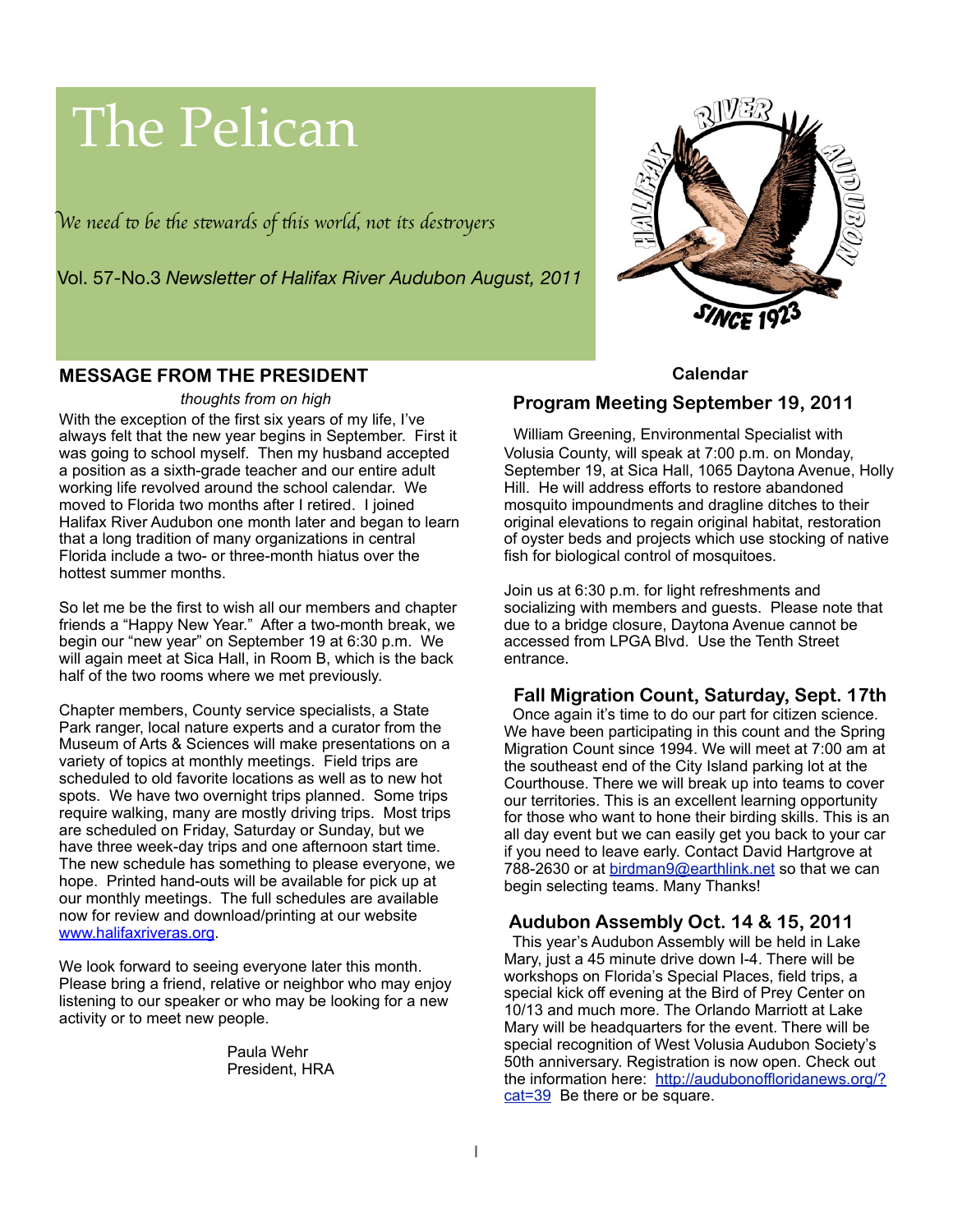#### Conservation Notes

 Regular readers of this column know that I've written in the past about Rodman Dam and the Cross Florida Barge Canal. Though this ill conceived project was first proposed by Phillip II of Spain in 1567, no one got serious about it until the 1930's. It wasn't until 1964, when President Johnson pushed a button in Washington symbolically setting off an explosive charge, that construction actually began.

 There are three women named Marjorie whose contributions to Florida's history are entwined in its environmental well being too. Marjorie Stoneman Douglas is famous for her crusade to save the Everglades. Marjorie Kinnan Rawlings wrote of the state's pioneer beginnings and was instrumental in saving much of the remaining long leaf pine and wire grass prairie habitat. Marjorie Harris Carr was the driving force in saving Florida from the ravages that would have resulted to the state if the Cross Florida Barge Canal had been completed. In 1971, thanks to her tireless efforts and those whom she helped organize, construction was halted. In 1991 the whole project was officially canceled.

 Now it appears that there are those who prefer to ignore history, science and the state's environmental well being. In addition to the Port of Jacksonville, the Port of Tampa and the Port of Miami, the state now has a Port of Citrus. Where you might ask would this Port of Citrus be located? In land locked Citrus County of course. On July 12th the Citrus County Commission met for the first time as the Citrus County Port Authority. In an effort to breathe life into the now dead canal, Citrus County believes it can become a transportation hub for the container freight business. At this point the Citrus County Port Authority has declined to hire any employees and it exists essentially on paper only. But in the relaxed regulatory climate we're in now here in Florida who knows what wrong headed scheme will quietly be approved. We'll be keeping an eye on the situation. No doubt the Marjories, all of them, would ask nothing less of us.



Prothonotary Warbler, by Ken Tracey

From the Eco-Voice daily digest [\(http://www.eco](http://www.eco-voice.org)[voice.org/](http://www.eco-voice.org)) comes news that a 1,000 mile expedition will begin, organized by the "Florida Wildlife Corridor Initiative." The goal is to create awareness of the need to protect and restore connected landscapes down the spine of Florida: The centerpiece of this strategy is the Florida Wildlife Corridor Expedition scheduled to launch January 17, 2012, and traverse the Everglades ecosystem into Big Cypress, over to the Everglades Agricultural Area, back to the Okaloacoochee Slough, across the Caloosahatchee, over to Babcock Ranch, back along Fisheating Creek toward Lake Okeechobee, up the Kissimmee River with excursions toward the Lake Wales Ridge, up the Kissimmee Chain of Lakes, east around Orlando into Ocala National Forest, and north along the O2O corridor (Ocala to Osceola) to Okefenokee National Wildlife Refuge. The trek will cover approximately 1,000 miles over 100 days. The goal: protecting and restoring connected landscapes from the Everglades to Georgia. You might consider learning more about this worthwhile effort at the [website.](http://r20.rs6.net/tn.jsp?llr=vpaakvdab&t=gaxeabhab.0.eitzr7gab.vpaakvdab.91&ts=S0650&p=http%3A%2F%2Fwww.floridawildlifecorridor.org%2F) In addition, it's just been learned from Senator Bill Nelson's office that he met with a couple of Cabinet officers a few months ago to argue for conserving ranch lands north of the Everglades as part of the ongoing restoration efforts there. Due to those discussions, the USDA recently announced \$100 million in financial assistance to acquire permanent easements from eligible landowners in four counties and to assist with wetland restoration on nearly 24,000 acres of agricultural land in the Northern Everglades Watershed. This will go hand in hand with the efforts to establish the proposed Everglades Headwaters National Wildlife Refuge. It's great news for the state and its environment.

 On a sad note, we mourn the loss of Kathy Marsh. Her's was the voice of reason and passion in fighting for the environment. She served as Group Chair and as Conservation Chair of the Volusia/Flagler Sierra Club. Born in Lakeland, her roots in Florida go all the way back to the Minorcan colonists brought over to what became New Smyrna Beach by Doctor Andrew Turnbull. I sat in many meetings with Kathy over the years and often sought her council on issues ranging from water quality to growth management. Along with Lee Bidgood, Conservation Chair of the Southeast Volusia Audubon Society, she was instrumental in getting the Tomoka River listed as an Outstanding Florida Waterway. As we face an uncertain future of relaxed growth management rules, Kathy's wise voice and sense of dedication will be sorely missed.

 David Hartgrove, Conservation Chair, HRA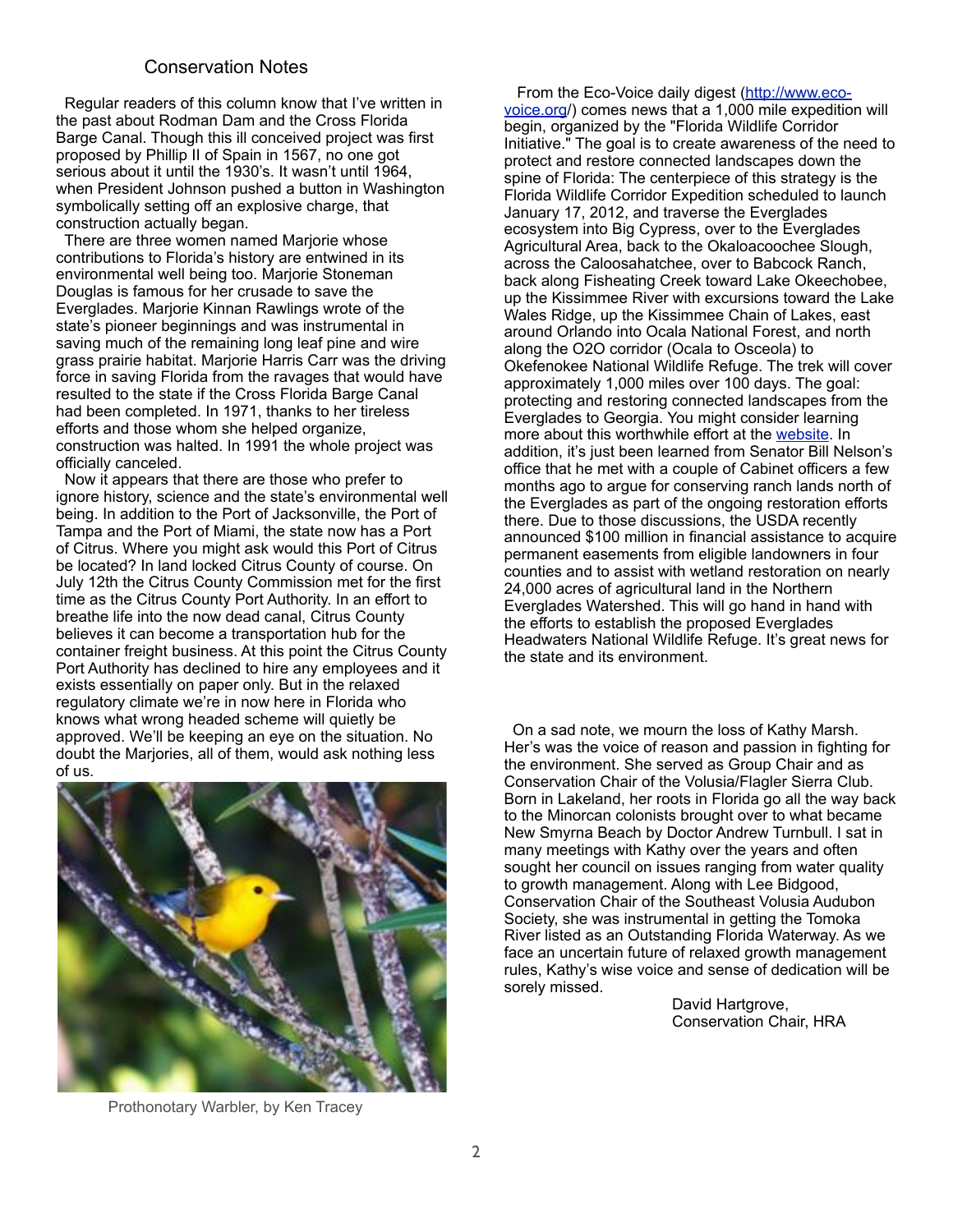## **Bald Eagles Will Be Nesting Soon**

 Official nesting season for Bald Eagles here in Florida is supposed to begin on October 15th. There's an old saying, "The birds don't read the books." So it's not uncommon for the birds to return to long established nest sites in September or even earlier. The pair of Bald Eagles that have nested successfully in Centennial Park, in Holly Hill, have returned. So far they've just been seen at or near the nest tree. Over the next few weeks they'll be working to refurbish the nest and reestablish the pair bond they maintain year after year. Pair bonding is done through elaborate courtship rituals which include truly amazing flight acrobatics. The birds will fly to a great height while appearing to chase one another. Then they lock talons and tumble downward separating at the last moment.

 By early October they should have eggs in the nest, at least two,often three. Eggs are laid over several days, and so hatch at different times. The youngest bird often succumbs to nest fratricide when it's denied food by its older siblings. It's a rare event when three youngsters fledge from a nest. Incubation, carried on by both adults, though the female does the majority of it, takes roughly five weeks. The young fledge in two and a half to three months. By the time they leave the nest the young outweigh their parents. Once denied the nutrition the parents have been supplying, it's a tough world for the youngsters. Mortality in their first year is roughly thirty-five percent. Their diet is varied and consists of fish, birds, small mammals and carrion. One of the best places in Volusia County to see them is at the landfill, on Tomoka Farms Road. On a field trip there in January several years ago, I counted 56 in twenty minutes.

 Bald Eagles have undergone major population fluctuations over the last two centuries. Early reports by explorers said the birds were abundant all along the eastern seaboard. In Alaska, which continues to host the largest population, the birds were long considered a nuisance and in 1917 a bounty of fifty cents was posted on the birds. In 1949 it was upped to two dollars. Finally, in 1952, federal regulation abolished the bounty system but the slaughter continued. By mid century the population had crashed due to human persecution and reproductive failure. The latter was attributed to the use of the pesticide, DDT. When this substance was banned in 1972, under the Endangered Species Act, the birds began to recover. There are now breeding populations in all but two of the contiguous states, all of the Canadian Provinces, and even in northern Mexico. Florida has the third largest population. Even when seen fighting with gulls over scraps at the landfill, these are spectacular birds. They continue to be an inspiring site wherever we see them.

David Hartgrove



Chapter member, Lori Staudt, took the photo at the right of one of the Bald Eagles which nest near her home in Port Orange. She reports that earlier this year she saw three juveniles in the area and that one had made several attempts at catching its own mullet.

## **Traveling For Birding Adventures**

 The Florida Keys Birding and Wildlife Festival will be held from September 21st through the 25th. This coincides with one of the largest raptor migration events in the state, which is held at Curry Hammock State Park, in Marathon. Nationally famous birders, Ken and Kim Kauffman will be keynote speakers. In addition to birding trips, there will be kayaking, bicycling and snorkeling opportunities and presentations on photography and the ecology of the Keys. For more information check out the website: [www.keysbirdingfest.org](http://www.keysbirdingfest.org)